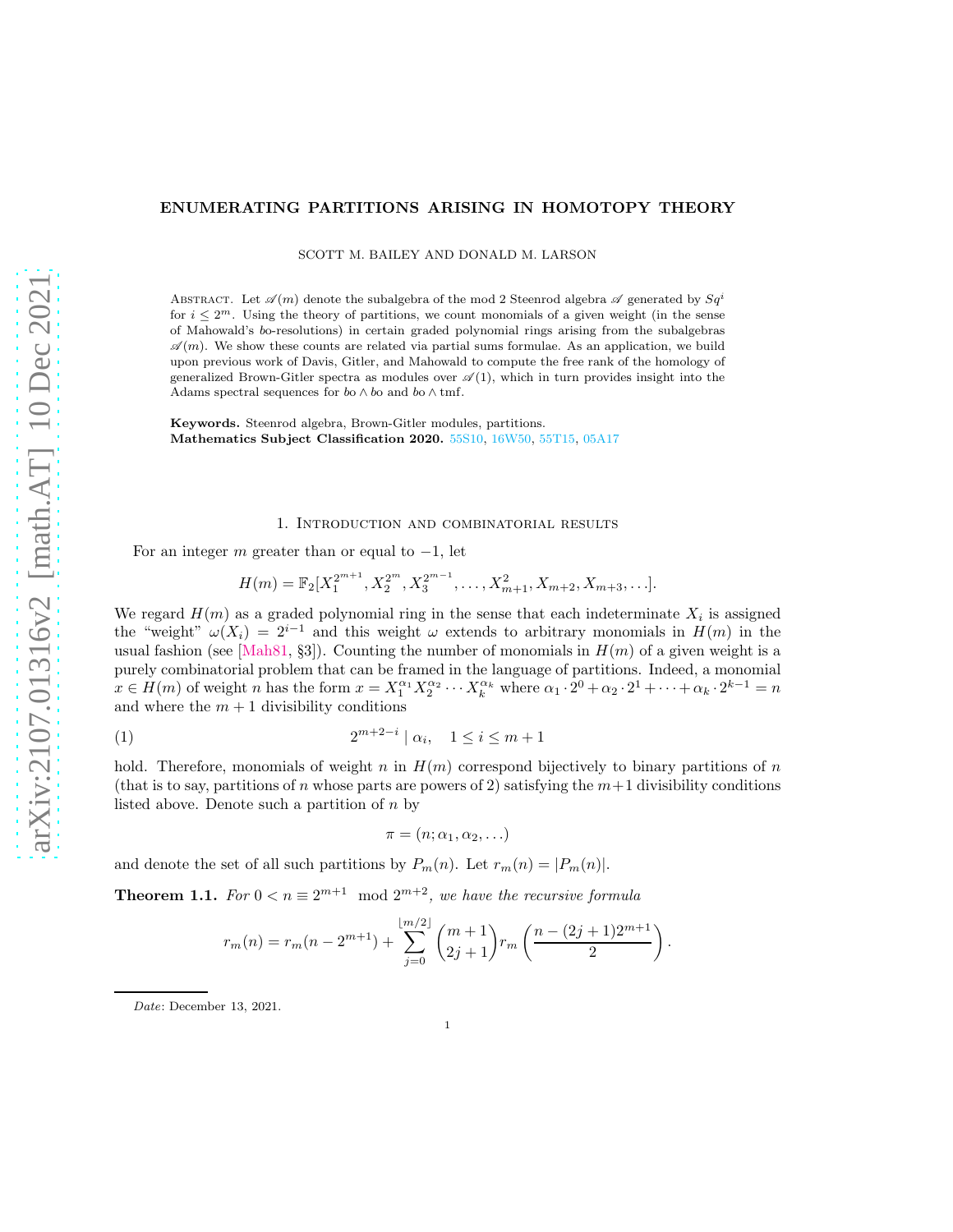Similarly, for  $0 \le n \equiv 0 \mod 2^{m+2}$ ,

$$
r_m(n) = r_m(n - 2^{m+1}) + \sum_{j=0}^{\lfloor (m+1)/2 \rfloor} {m+1 \choose 2j} r_m \left( \frac{n-2j \cdot 2^{m+1}}{2} \right).
$$

For all other n,  $r_m(n) = 0$ .

Furthermore, the sequences  $r_m(n)$  are related to each other via partial sums:

<span id="page-1-1"></span>**Theorem 1.2.** For 
$$
m \ge 0
$$
 and  $n \equiv 0 \mod 2^{m+1}$ ,  $r_m(n) = \sum_{k=0}^{n/2^{m+1}} r_{m-1}(2^m k)$ .

While interesting in their own right, the quantities  $r_m(n)$  also have an application in homotopy theory to splittings of the homology of Brown-Gitler spectra. This application requires further background discussion; its statement and proof appear in Section [2](#page-1-0) (see Theorem [2.2\)](#page-5-0). Sections [3,](#page-7-0) [4,](#page-8-0) and [5](#page-10-0) comprise the technical heart of the paper. Section [3](#page-7-0) gives results required for the proof of Theorem [1.1](#page-0-0) in Section [4.](#page-8-0) Section [5](#page-10-0) contains the proof of the partial sums result given by Theorem [1.2.](#page-1-1)

# 2. An application to Brown-Gitler spectra

<span id="page-1-0"></span>All spectra in this paper are completed at the prime 2 unless otherwise noted.

<span id="page-1-3"></span>2.1. The impetus from homotopy theory. The mod 2 cohomology  $H^*X$  of a spectrum X is represented by the mod 2 Eilenberg-Mac Lane spectrum  $H\mathbb{F}_2$ , i.e.,  $H^*X = [X, H\mathbb{F}_2]_*$ . The mod 2 Steenrod algebra  $\mathscr{A} = [H\mathbb{F}_2, H\mathbb{F}_2]_*$  is the algebra of (stable) cohomology operations. As an algebra over  $\mathbb{F}_2$ ,  $\mathscr A$  is generated by  $Sq^i$  for  $i \geq 0$  which act by post-composition. Modules over  $\mathscr A$  have been well-studied in the literature, especially in light of the Adams spectral sequence

$$
\text{Ext}^{s,t}_{\mathscr{A}}(H^*Y, H^*X) \Rightarrow [X,Y]_{t-s} \otimes \mathbb{Z}_2
$$

which approximates the stable homotopy groups of spheres when  $X = Y = S$ , the sphere spectrum.

Given the subalgebra  $\mathscr{A}(m)$  of  $\mathscr{A}$  generated by  $\{Sq^1, Sq^2, \ldots, Sq^{2^m}\}\$ , consider the  $\mathscr{A}(m)$ -module  $\mathscr{A} \otimes_{\mathscr{A}(m)} \mathbb{F}_2$ , where the right action of  $\mathscr{A}(m)$  on  $\mathscr{A}$  is induced by the inclusion and the left action of  $\mathscr{A}(m)$  on  $\mathbb{F}_2$  is induced by  $Sq^0 \mapsto 1$  and  $Sq^i \mapsto 0$  for  $i > 0$ . The inclusions  $\mathscr{A}(m) \to \mathscr{A}(m+1)$ give rise to an infinite tower of surjections

<span id="page-1-2"></span>(2) 
$$
\mathscr{A} \to \mathscr{A} \otimes_{\mathscr{A}(0)} \mathbb{F}_2 \to \mathscr{A} \otimes_{\mathscr{A}(1)} \mathbb{F}_2 \to \mathscr{A} \otimes_{\mathscr{A}(2)} \mathbb{F}_2 \to \mathscr{A} \otimes_{\mathscr{A}(3)} \mathbb{F}_2 \to \cdots
$$

It will be convenient to put  $\mathscr{A}(-1) = \{Sq^{0}\} = \mathbb{F}_{2}$ , so that  $\mathscr{A} \cong \mathscr{A} \otimes_{\mathscr{A}(-1)} \mathbb{F}_{2}$ . Noting that  $\mathscr{A} \cong H^*H\mathbb{F}_2$ , one can ask if the remaining modules in [\(2\)](#page-1-2) can be realized as the mod 2 cohomology of some spectrum. The case  $m \geq 3$  requires the existence of a non-trivial map of spheres which has been shown not to exist. However, it is well-known that such spectra exist for  $0 \le n \le 2$ , namely

$$
H^* H \mathbb{Z} \cong \mathscr{A} \otimes_{\mathscr{A}(0)} \mathbb{F}_2,
$$
  
\n
$$
H^* b \circ \cong \mathscr{A} \otimes_{\mathscr{A}(1)} \mathbb{F}_2,
$$
  
\n
$$
H^* \text{tmf} \cong \mathscr{A} \otimes_{\mathscr{A}(2)} \mathbb{F}_2,
$$

where  $H\mathbb{Z}$  is the integral Eilenberg-Mac Lane spectrum, bo is the connective real K-theory spectrum, and tmf is the connective spectrum of topological modular forms—an analog of K-theory with connections to modular forms in number theory (see [\[Lar20\]](#page-13-1) for an instance of such a connection away from the prime 2). Indeed, these spectra and their associated cohomology theories have become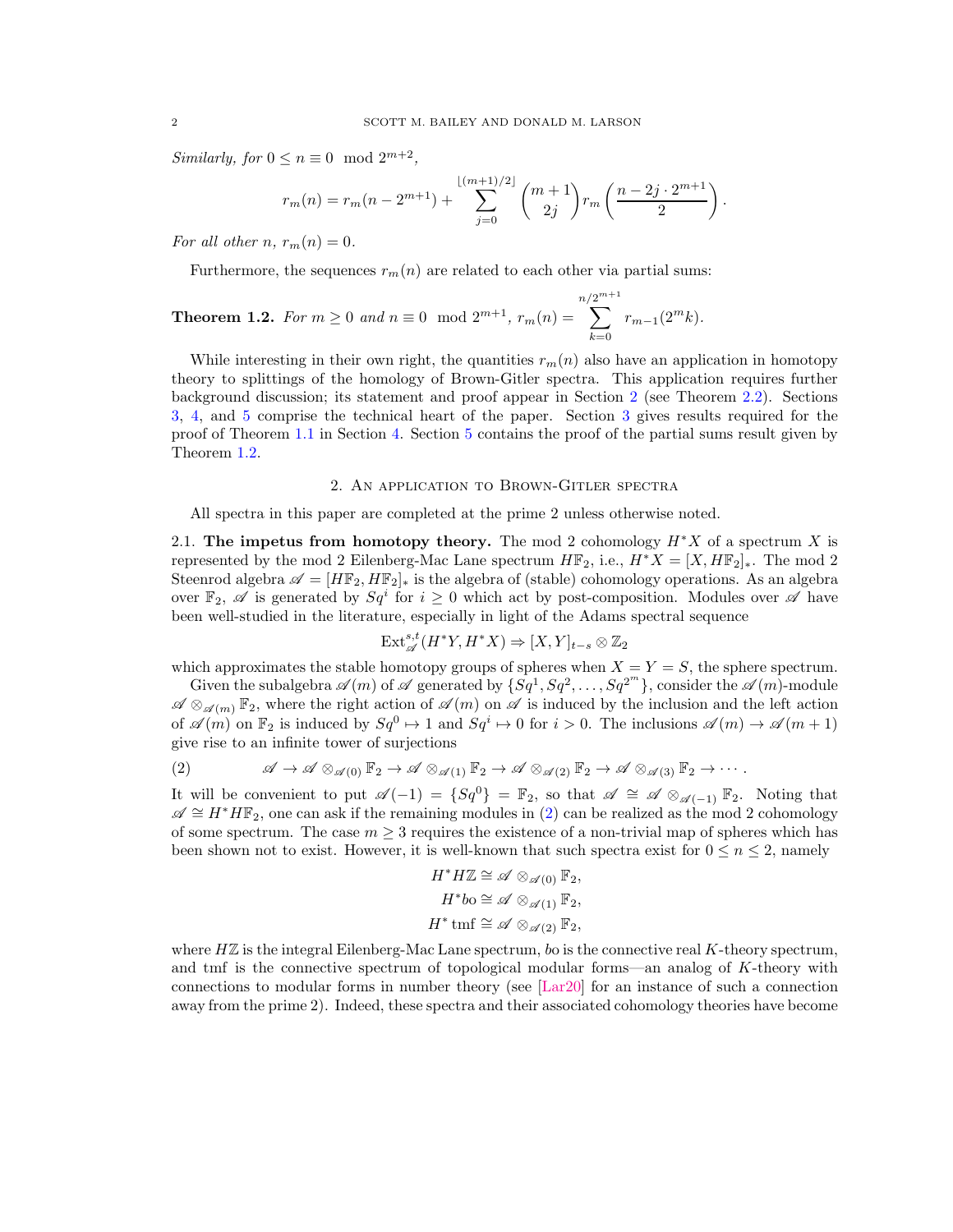essential for computations inside the stable homotopy groups of spheres, and are interesting in their own right.

A change-of-rings theorem yields

$$
\text{Ext}_{\mathscr{A}}^{s,t}(\mathscr{A}\otimes_{\mathscr{A}(m)}\mathbb{F}_2,H^*X)\cong \text{Ext}_{\mathscr{A}(m)}^{s,t}(\mathbb{F}_2,H^*X).
$$

In particular, the  $E_2$ -term approximating the integral cohomology of X can be determined by an understanding of the  $\mathscr{A}(0)$ -module structure of  $H^*X$ . Similarly, the  $E_2$ -terms approximating the connective K-theory of  $X$  and the tmf-cohomology of  $X$  can be determined by understanding the  $\mathscr{A}(1)$ - and  $\mathscr{A}(2)$ -module structures of  $H^*X$ , respectively.

Modules over  $\mathscr{A}(1)$  have been fully classified up to stable  $\mathscr{A}(1)$  isomorphism [\[AP76,](#page-12-0) Section 3]. Two R-modules  $M_1$  and  $M_2$  are stably R isomorphic if there exist free R-modules  $F_1$  and  $F_2$  such that  $M_1 \oplus F_1 \cong M_2 \oplus F_2$ . The original impetus of the current paper was a better understanding of the free  $\mathscr{A}(1)$ -module summands of  $\mathscr{A} \otimes_{\mathscr{A}(m)} \mathbb{F}_2$ . Such an understanding would ultimately provide a clearer picture of important computations currently in the literature, as we shall discuss in the following subsections. See for example  $[DaV87]$  and  $[BBB<sup>+</sup>20]$ .

2.2. Connection with binary partitions. It is often convenient to perform computations in the dual  $\mathscr{A}_{*} = \text{Hom}_{\mathbb{F}_{2}}(\mathscr{A}, \mathbb{F}_{2})$ . Indeed, while  $\mathscr{A}$  is a graded noncommutative algebra with many relations, its dual  $\mathscr{A}_* \cong \mathbb{F}_2[\xi_1,\xi_2,\xi_3,\dots]$  is a polynomial ring with grading  $|\xi_i|=2^i-1$ . Furthermore,

$$
H_*H\mathbb{F}_2 \cong (\mathscr{A} \otimes_{\mathscr{A}(-1)} \mathbb{F}_2)_* \cong \mathscr{A}_* \cong H(-1),
$$
  
\n
$$
H_*H\mathbb{Z} \cong (\mathscr{A} \otimes_{\mathscr{A}(0)} \mathbb{F}_2)_* \cong \mathbb{F}_2[\xi_1^2, \xi_2, \xi_3, \xi_4, \dots] \cong H(0),
$$
  
\n
$$
H_*b\omega \cong (\mathscr{A} \otimes_{\mathscr{A}(1)} \mathbb{F}_2)_* \cong \mathbb{F}_2[\xi_1^4, \xi_2^2, \xi_3, \xi_4, \dots] \cong H(1),
$$
  
\n
$$
H_* \text{tmf} \cong (\mathscr{A} \otimes_{\mathscr{A}(2)} \mathbb{F}_2)_* \cong \mathbb{F}_2[\xi_1^8, \xi_2^4, \xi_3^2, \xi_4, \dots] \cong H(2)
$$

(see [\[Mil58,](#page-13-3) [Koc82,](#page-13-4) [Mah81,](#page-13-0) [Rez07\]](#page-13-5)). In general, upon an application of the weight  $\omega(\xi_i) = 2^{i-1}$ the reader should observe that  $H(m) \cong (\mathscr{A} \otimes_{\mathscr{A}(m)} \mathbb{F}_2)_*$ . Hence, Theorem [1.1](#page-0-0) provides a recursive formula for the number of generators of  $(\mathscr{A} \otimes_{\mathscr{A}(m)} \mathbb{F}_2)_*$  of a given weight.

**Example 2.1.** The number of monomials of weight n in  $H_* H\mathbb{F}_2$  is given by

$$
r_{-1}(n) = \begin{cases} 1, & n = 0, \\ r_{-1}(n-1), & 0 < n \text{ odd,} \\ r_{-1}(n-1) + r_{-1}(n/2), & 0 < n \text{ even,} \\ 0, & \text{otherwise.} \end{cases}
$$

The sequence  $\{r_{-1}(n)\}\$  has as its first few terms

$$
1, 1, 2, 2, 4, 4, 6, 6, 10, 10, 14, 14, 20, 20, 26, 26, \ldots
$$

and appears as entry A018819 in the On-Line Encyclopedia of Integer Sequences (OEIS) [\[OEI\]](#page-13-6).

**Example 2.2.** The number of monomials of weight n in  $H_* H\mathbb{Z}$  is given by

$$
r_0(n) = \begin{cases} 1, & n = 0, \\ r_0(n-2) + r_0((n-2)/2), & 0 < n \equiv 2 \mod 4, \\ r_0(n-2) + r_0(n/2), & 0 < n \equiv 0 \mod 4, \\ 0, & \text{otherwise.} \end{cases}
$$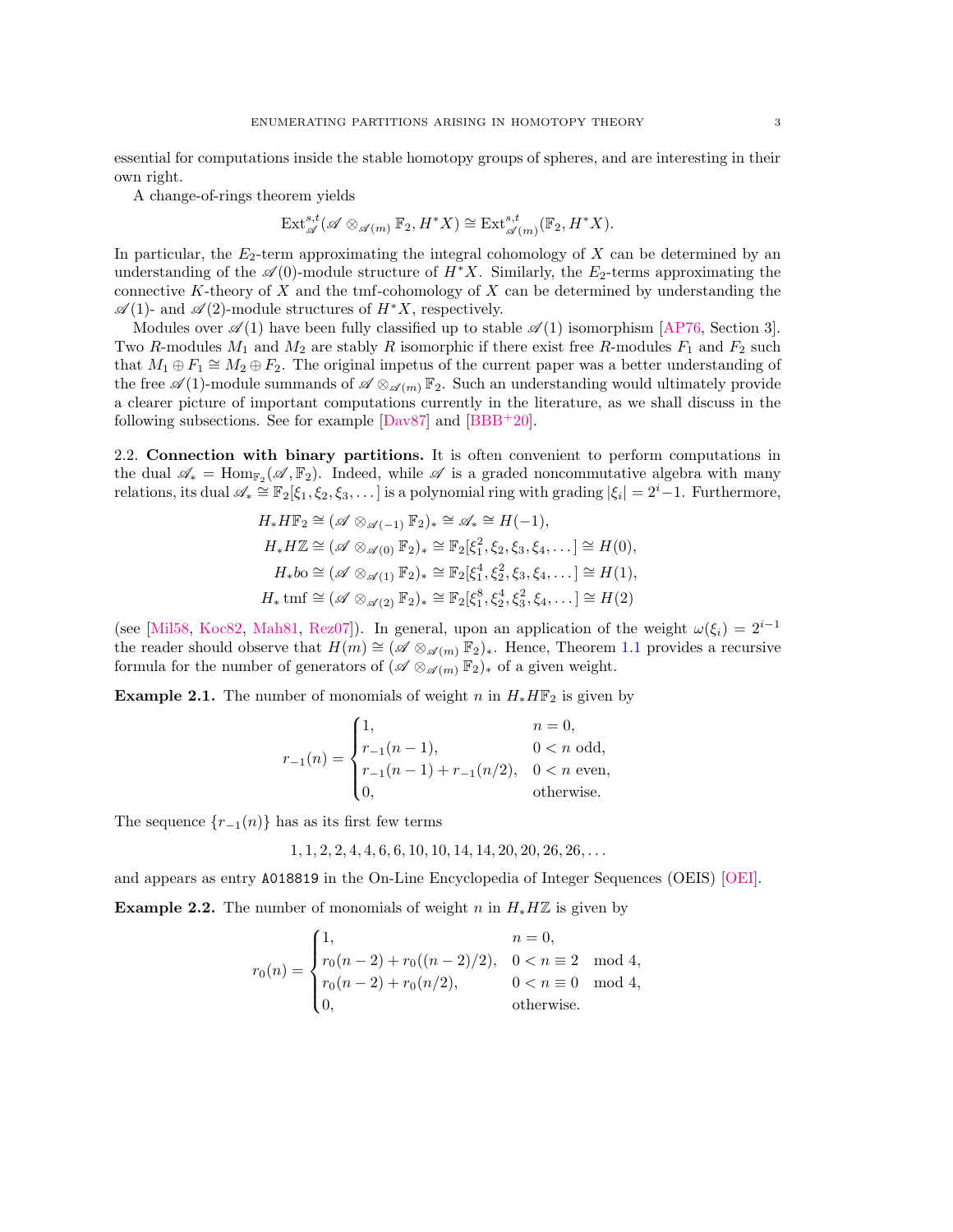The sequence  $\{r_0(2n)\}\$  has as its first few terms

$$
1, 2, 4, 6, 10, 14, 20, 26, 36, 46, 60, 74, 94, 114, 140, 166, \ldots
$$

and appears as entry A000123 of the OEIS.

**Example 2.3.** The number of monomials of weight n in  $H_*b$  is given by

$$
r_1(n) = \begin{cases} 1, & n = 0, \\ r_1(n-4) + 2r_1((n-4)/2), & 0 < n \equiv 4 \mod 8, \\ r_1(n-4) + r_1(n/2) + r_1((n-8)/2), & 0 < n \equiv 0 \mod 8, \\ 0, & \text{otherwise.} \end{cases}
$$

The sequence  $\{r_1(4n)\}\$  has as its first few terms

 $1, 3, 7, 13, 23, 37, 57, 83, 119, 165, 225, 299, 393, 507, 647, 813, \ldots$ 

and appears as entry A131205 in the OEIS.

**Example 2.4.** The number of monomials of weight n in  $H_*$  tmf is given by

$$
r_2(n) = \begin{cases} 1, & n = 0, \\ r_2(n-8) + 3r_2((n-8)/2) + r_2((n-24)/2), & 0 < n \equiv 8 \mod 16, \\ r_2(n-8) + r_2(n/2) + 3r_2((n-16)/2), & 0 < n \equiv 0 \mod 16, \\ 0, & \text{otherwise.} \end{cases}
$$

The sequence  $\{r_2(8n)\}\$  has as its first few terms

1, 4, 11, 24, 47, 84, 141, 224, 343, 508, 733, 1032, 1425, 1932, 2579, 3392, . . .

**Example 2.5.** It is known that there is no spectrum  $X$  with mod 2 homology isomorphic to  $(\mathscr{A} \otimes_{\mathscr{A}(m)} \mathbb{F}_2)_*$  for  $m \geq 3$ . Theorem [1.1](#page-0-0) implies that  $H(3)$ , the first of the polynomial algebras  $H(m)$  not realizable as the mod 2 homology of a spectrum, has  $r_3(n)$  monomials of weight n, where

$$
r_3(n) = \begin{cases} 1, & n = 0, \\ r_3(n-16) + 4r_3((n-16)/2) + 4r_3((n-48)/2), & 0 < n \equiv 16 \mod 32, \\ r_3(n-16) + r_3(n/2) + 6r_3((n-32)/2) + r_3((n-64)/2), & 0 < n \equiv 0 \mod 32, \\ 0, & \text{otherwise.} \end{cases}
$$

The sequence  $\{r_3(16n)\}\$  has as its first few terms

 $1, 5, 16, 40, 87, 171, 312, 536, 879, 1387, 2120, 3152, 4577, 6509, 9088, 12480, \ldots$ 

One can observe the partial sum relationships between the above sequences given by Theorem [1.2.](#page-1-1)

2.3. Integral Brown-Gitler spectra. Brown and Gitler [\[BG73\]](#page-13-7) constructed a family  $\{B(j) | j \geq 1\}$ 0} of  $\mathbb{Z}/2\mathbb{Z}$ -complete spectra whose cohomology algebras are cyclic as modules over  $\mathscr{A}$ . For a given j, the generator  $\alpha \in B(j) \to H\mathbb{F}_2$  gives rise to a surjection  $\alpha_* : B(j)_k X \to (H\mathbb{F}_2)_k X$  in homology for  $k < 2j + 2$  and any CW-complex X, resulting in these Brown-Gitler spectra having many applications in homotopy theory. This led Goerss, Jones, and Mahowald [\[GJM86\]](#page-13-8) to construct analogous families of Brown-Gitler spectra over  $H\mathbb{Z}$  and bo (as well as  $BP\langle 1 \rangle$ ). For the purposes of this paper, we will denote the Brown-Gitler, integral Brown-Gitler, and bo Brown-Gitler spectra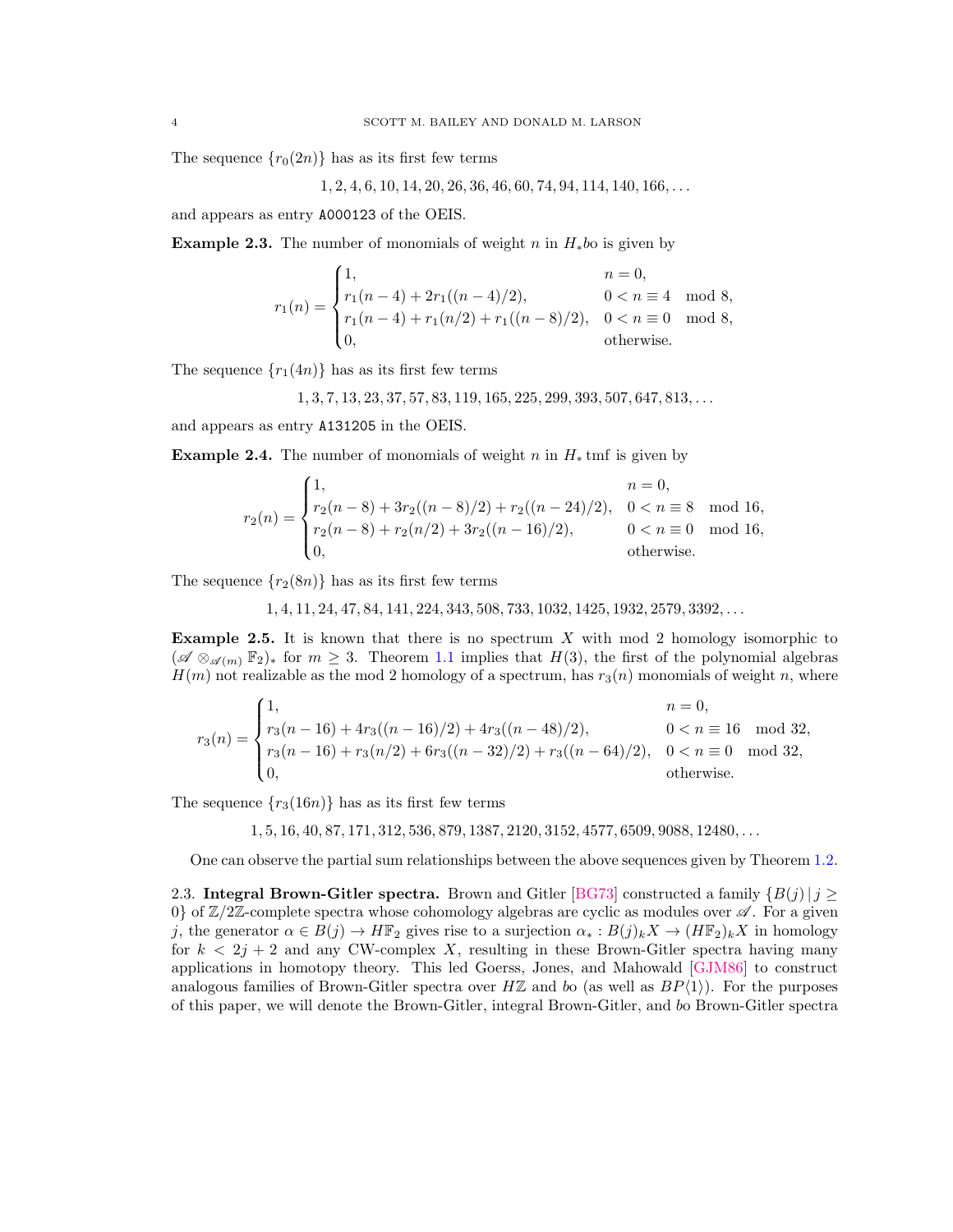

<span id="page-4-1"></span><span id="page-4-0"></span>FIGURE 1. Milgram modules  $Q_{i,n}$   $(0 \leq i \leq 3)$ 

by  $B_0(j)$ ,  $B_1(j)$ , and  $B_2(j)$ , respectively. With the weight  $\omega$  defined above, the homology of these Brown-Gitler spectra are given by

(3) 
$$
H_*B_i(j) \cong \{x \in (\mathscr{A} \otimes_{\mathscr{A}(i-1)} \mathbb{F}_2)_* \mid \omega(x) \leq j2^i\}
$$

where  $(\mathscr{A} \otimes_{\mathscr{A}(i-1)} \mathbb{F}_2)_{*}$  denotes the  $\mathbb{F}_2$ -dual of  $(\mathscr{A} \otimes_{\mathscr{A}(i-1)} \mathbb{F}_2)$ .

The stable  $\mathscr{A}(1)$ -isomorphism classes of  $H_*B_1(j)$  are related to the family of Milgram modules [\[Mil75\]](#page-13-9) which Davis, Gitler, and Mahowald [\[DGM81\]](#page-13-10) denote  $Q_{i,n}$  for  $i \geq 0$  and  $n \in \{0,1,2,3\}$ . These modules are displayed in Figure [1.](#page-4-0) The circles represent generators of  $\mathbb{F}_2$  in the degree indicated by the column, while straight and curved lines represent an action of  $Sq^1$  and  $Sq^2$ , respectively.

# 2.4. Rank of free  $\mathcal{A}(1)$ -module summands.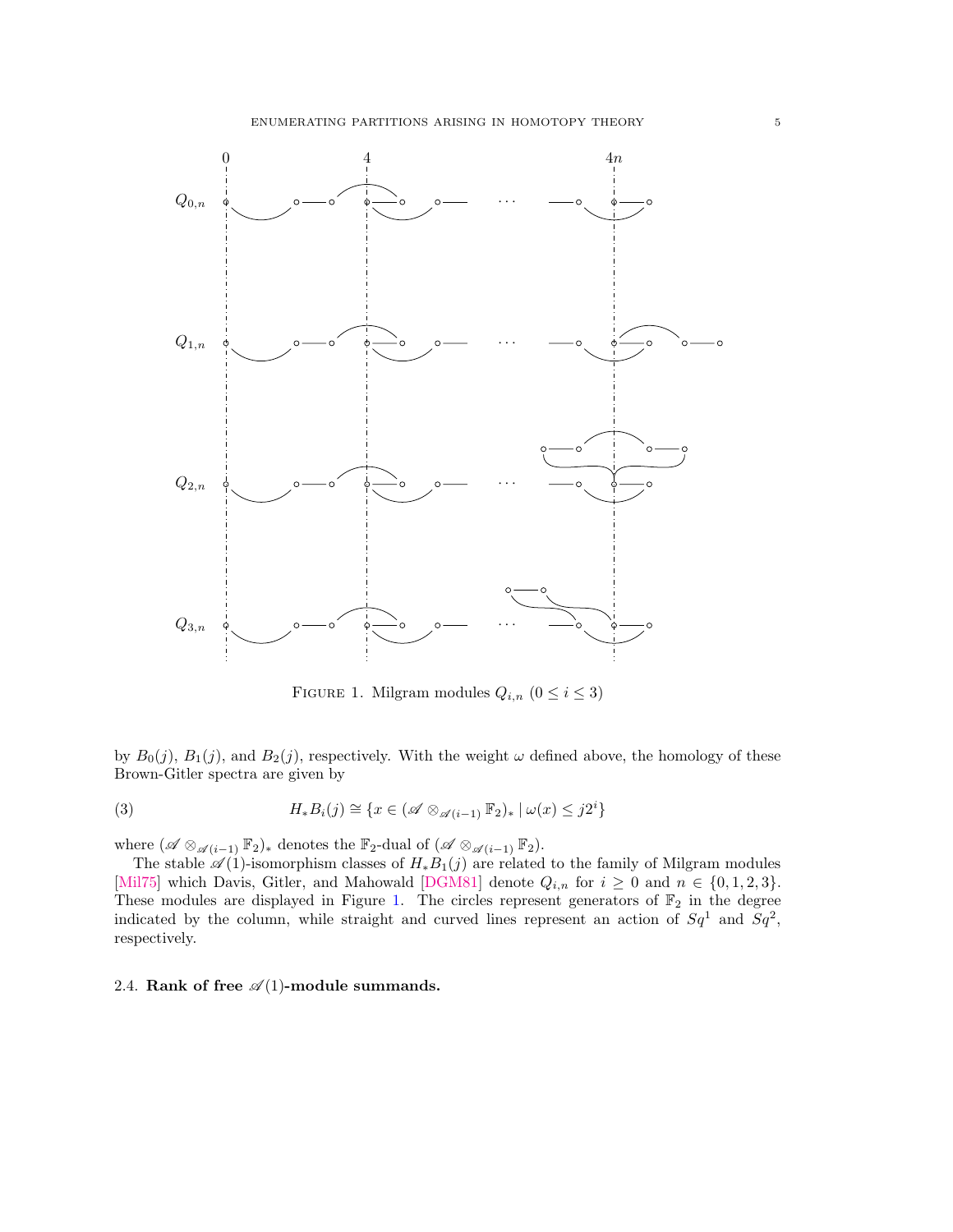<span id="page-5-1"></span>**Lemma 2.1** (Lemma 3.12 [\[DGM81\]](#page-13-10)). There is an isomorphism  $H_*B_1(j) \cong F_{1,j} \oplus Q_{\alpha(j),j-D}$  of  $\mathscr{A}(1)$ -modules, where

$$
D = \begin{cases} 2\ell, & \text{if } \alpha(j) = 4\ell, \\ 2\ell + 1, & \text{if } 4\ell + 1 \le \alpha(j) \le 4\ell + 3, \end{cases}
$$

 $F_{1,j}$  is a free  $\mathscr{A}(1)$ -module, and the first subscript  $\alpha(j)$  of  $Q_{\alpha(j),j-D}$  is taken modulo 4.

An application of Theorem [1.1](#page-0-0) therefore determines the free rank of  $F_{1,j}$ .

<span id="page-5-0"></span>**Theorem 2.2.** The rank of  $F_{1,j}$  as an  $\mathscr{A}(1)$ -module is  $f_{1,j} = \frac{1}{8}$  $\frac{1}{8}(r_1(4j) - b(j))$  where

(4) 
$$
b(j) = \begin{cases} 4j - 2\alpha(j) + 1, & \text{if } \alpha(j) \equiv 0, 1 \mod 4, \\ 4j - 2\alpha(j) + 5, & \text{if } \alpha(j) \equiv 2, 3 \mod 4. \end{cases}
$$

Proof. From Figure [1,](#page-4-0) we see that

$$
\dim_{\mathbb{F}_2}(Q_{i,n}) = 4n + \begin{cases} 1, & i = 0, \\ 3 & i = 1, 3, \\ 5, & i = 2. \end{cases}
$$

Lemma [2.1](#page-5-1) therefore yields

$$
\dim_{\mathbb{F}_2}(Q_{\alpha(j),j-D}) = 4j - 4\begin{cases} 2\lfloor \alpha(j)/4 \rfloor, & \alpha(j) \equiv 0 \mod 4 \\ 2\lfloor \alpha(j)/4 \rfloor + 1, & \alpha(j) \not\equiv 0 \mod 4 \end{cases} + \begin{cases} 1, & \alpha(j) \equiv 0 \mod 4 \\ 3, & \alpha(j) \equiv 1, 3 \mod 4 \\ 5, & \alpha(j) \equiv 2 \mod 4 \end{cases}
$$

$$
= 4j + \begin{cases} -2\alpha(j) + 1, & \alpha(j) \equiv 0 \mod 4 \\ -2(\alpha(j) - 1) - 1, & \alpha(j) \equiv 1 \mod 4 \\ -2(\alpha(j) - 2) + 1, & \alpha(j) \equiv 2 \mod 4 \\ -2(\alpha(j) - 3) - 1, & \alpha(j) \equiv 3 \mod 4. \end{cases}
$$

Note that Theorem [1.1](#page-0-0) and [\(3\)](#page-4-1) together imply that  $r_1(4j)$  is the  $\mathbb{F}_2$ -dimension of  $H_*B_1(j)$ . By Lemma [2.1,](#page-5-1) the remaining classes generate  $F_{1,j}$ . Since  $\mathscr{A}(1)$  has 8 classes, the result follows.  $\Box$ 

**Remark 2.6.** The sequence  $\{f_{1,j}\}\$  has as its first few terms

 $0, 0, 0, 0, 1, 2, 4, 7, 11, 16, 23, 32, 43, 57, 74, 95, \ldots$ 

The reader should notice the first appearance of a free  $\mathscr{A}(1)$ -summand among the homologies of integral Brown-Gitler spectra is in  $H_*B_1(4)$ .

Consider the elements  $N_n(\ell) = \{x \in (\mathscr{A} \otimes_{\mathscr{A}(n)} \mathbb{F}_2)_* | \omega(s) = \ell\}$  of homogeneous weight  $\ell$ . For  $m \leq n$ , there is an  $\mathscr{A}(m)$ -module isomorphism

(5) 
$$
\left(\mathscr{A}\otimes_{\mathscr{A}(n)}\mathbb{F}_2\right)_* \cong \bigoplus_{j\geq 0} N_n(j2^{n+1}).
$$

This is a straightforward extension of [\[Mah81,](#page-13-0) Lemma 2.1] for  $m = n = 1$  and [\[Bai10,](#page-12-2) Proposition] 2.3] for  $m = 1$  and  $n = 2$ . The *Verschiebung* is the algebra homomorphism  $V : \mathscr{A}_* \to \mathscr{A}_*$  defined on generators by

<span id="page-5-2"></span>
$$
V(\xi_i) = \begin{cases} 1, & i = 0, 1, \\ \xi_{i-1}, & i \ge 2. \end{cases}
$$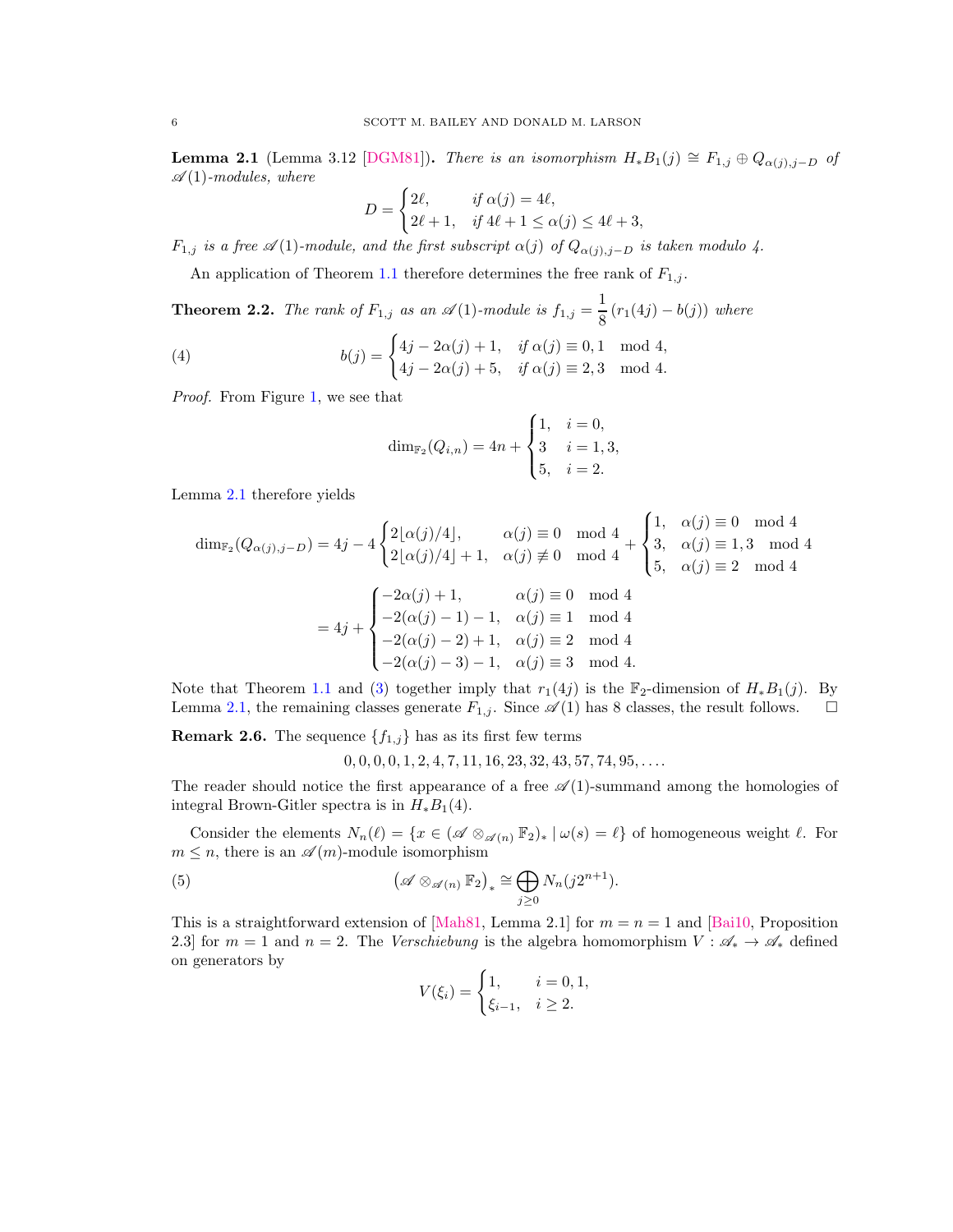An extension of the proof of [\[Bai10,](#page-12-2) Proposition 2.3] shows that V induces an  $\mathscr{A}(m)$ -module isomorphism

$$
N_n(j2^{n+1}) \cong \Sigma^{j2^{n+1}} \{x \in (\mathscr{A} \otimes_{\mathscr{A}(n-1)} \mathbb{F}_2)_* \mid \omega(x) \leq j2^n\}.
$$

In particular  $\Sigma^{j2^{i+1}}H_*B_i(j) \cong N_i(j2^{i+1})$  and, as a result, Theorem [2.2](#page-5-0) can be used to compute the number of free copies of  $\mathscr{A}(1)$  in  $(\mathscr{A} \otimes_{\mathscr{A}(m)} \mathbb{F}_2)_*$  for all  $m \geq 1$ . An example of this is given by the following theorem of the first author for  $m = 2$ .

<span id="page-6-0"></span>**Theorem 2.3** (Theorem 4.1 [\[Bai10\]](#page-12-2)). There is an isomorphism of graded bo<sub>\*</sub>-algebras

(6) 
$$
\pi_*(b \circ \wedge \text{tmf}) \cong \frac{b \circ_{*} [\sigma, b_i, \mu_i \mid i \geq 0]}{(\mu b_i^2 - 8b_{i+1}, \mu b_i - 4\mu_i, \eta b_i)} \oplus F
$$

where  $|\sigma| = 8$ ,  $|b_i| = 2^{i+4} - 4$ ,  $|\mu_i| = 2^{i+4}$  and F is a direct sum of  $\mathbb{F}_2$  in varying dimensions.

The proof of Theorem [2.3](#page-6-0) involves a computation of the Adams  $E_2$ -term

$$
E_2^{s,t} = \mathrm{Ext}^{s,t}_{\mathscr{A}}(H^*(bo \wedge \mathrm{tmf}), \mathbb{F}_2) \Rightarrow \pi_{t-s}(bo \wedge \mathrm{tmf})
$$

which, after applying a change-of-rings theorem and dualizing, becomes  $\text{Ext}^{s,t}_{\mathscr{A}(1)}(\mathbb{F}_2, H_\ast \text{tmf})$ . By the argument immediately preceding Theorem [2.3,](#page-6-0)  $H_*$  tmf  $\cong \bigoplus_{j\geq 0} \bigoplus_{0\leq i\leq j} \sum_{i=1}^{j} H_* B_1(j)$ . In particular

$$
H_* \text{tmf} \cong \bigoplus_{j\geq 0} \bigoplus_{0\leq i\leq j} \Sigma^{4i+8j} (F_{1,j} \oplus Q_{\alpha(j),j-D})
$$
  
\n
$$
\cong \bigoplus_{j\geq 0} \bigoplus_{0\leq i\leq j} \Sigma^{4i+8j} Q_{\alpha(j),j-D} \oplus \bigoplus_{j\geq 0} \bigoplus_{0\leq i\leq j} \Sigma^{4i+8j} F_{1,j}
$$
  
\n
$$
\cong \bigoplus_{j\geq 0} \bigoplus_{0\leq i\leq j} \Sigma^{4i+8j} Q_{\alpha(j),j-D} \oplus \bigoplus_{j\geq 0} F_{2,j}
$$

where  $F_{2,j} = \bigoplus_{0 \le i \le j} \sum_{i}^{4i+8j} F_{1,j}$  can be regarded as the analog of  $F_{1,j}$  for  $H_*B_2(j)$ . With this nota-tion, the module F in Theorem [2.3](#page-6-0) is given by  $F = \text{Ext}^{s,t}_{\mathscr{A}(1)}(\bigoplus_{j\geq 0} F_{2,j}, \mathbb{F}_2) \cong \bigoplus_{j\geq 0} \mathbb{F}_2^{\dim_{\mathscr{A}(1)}(F_{2,j})}$ . If we put  $f_{2,j} = \dim_{\mathscr{A}(1)}(F_{2,j}),$  then

$$
f_{2,j} = \sum_{i=0}^{j} \dim_{\mathscr{A}(1)}(F_{1,j})
$$

so that  $f_{2,j}$  is the number of free  $\mathscr{A}(1)$  summands in  $H_*B_2(j)$  and  $\{f_{2,j}\}$  is the sequence of partial sums of  $\{f_{1,j}\}$ . This partial sum pattern can be continued inductively, even though a geometric interpretation of the relevant polynomial rings is lost for  $m \geq 3$  as we noted in Subsection [2.1.](#page-1-3)

**Remark 2.7.** As a result of [\(5\)](#page-5-2), the Verschiebung homomorphism  $V: N_n(2^{n+1}k) \to \bigoplus_{i=0}^k N_{n-1}(2^n i)$ is an isomorphism of  $\mathscr{A}(m)$ -modules for  $m \leq n-1$ . Since  $\dim_{\mathbb{F}_2}(N_\ell(k)) = r_\ell(k)$  for all  $k \geq 0$ , the Verschiebung gives us another way of viewing Theorem [1.2.](#page-1-1)

**Remark 2.8.** While we have provided a method for counting the rank of the free  $\mathscr{A}(1)$  summands of  $(\mathscr{A} \otimes_{\mathscr{A}(m)} \mathbb{F}_2)_*$  for  $m \geq 1$ , it would be desirable to determine the degree of the corresponding generators. This will be the subject of future work.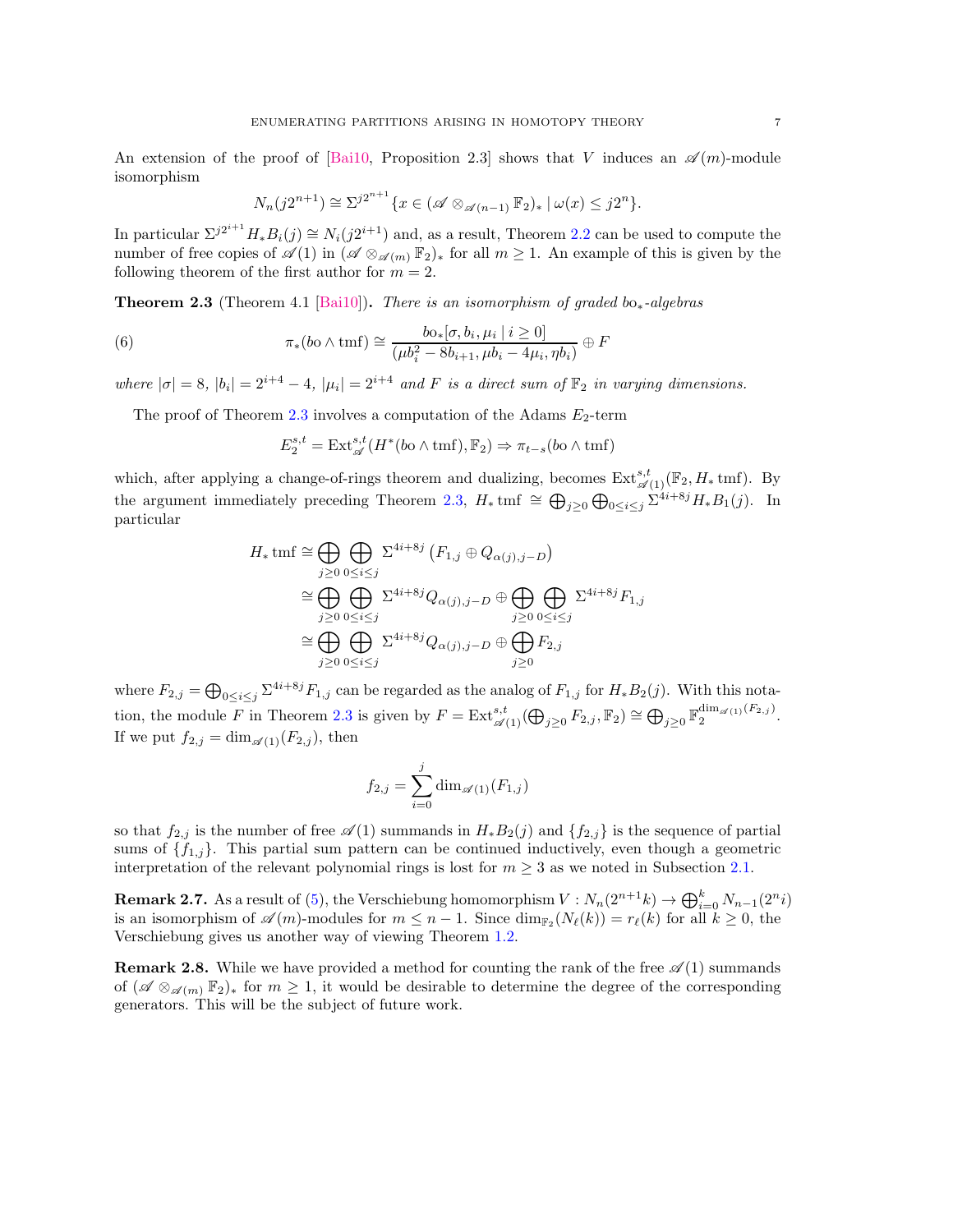# 3. Preliminary results on binary partitions

<span id="page-7-0"></span>Recall from Section [1](#page-0-1) that  $P_m(n)$  denotes the set of all binary partitions  $\pi = (n; \alpha_1, \alpha_2, \ldots)$  of n satisfying the divisibility conditions given by [\(1\)](#page-0-2), and that  $r_m(n) = |P_m(n)|$ . We begin this section by bifurcating  $P_m(n)$  according to whether or not a 1 appears as a part in a given partition. Define

$$
P_{m,1}(n) = \{ \pi \in P_m(n) : \alpha_1 > 0 \},
$$
  

$$
P_{m,0}(n) = \{ \pi \in P_m(n) : \alpha_1 = 0 \}
$$

so that  $P_m(n) = P_{m,1}(n) \sqcup P_{m,0}(n)$ . We now divide  $P_{m,0}(n)$  into  $2^{m+1}$  disjoint collections according to whether  $\alpha_i$  is congruent to 0 or  $2^{m+2-i}$  modulo  $2^{m+3-i}$  for  $2 \le i \le m+2$ . Let  $\varepsilon_2, \ldots, \varepsilon_{m+2}$  be a finite sequence of integers taking values in  $\{0, 1\}$ . If we define

$$
P_{m,0}^{\varepsilon_2,\dots,\varepsilon_{m+2}}(n) = \{ \pi \in P_{m,0}(n) : \alpha_i \equiv \varepsilon_i 2^{m+2-i} \mod 2^{m+3-i}, 2 \le i \le m+2 \}
$$

then

$$
P_{m,0}(n) = \bigsqcup_{\varepsilon_i \in \{0,1\}} P_{m,0}^{\varepsilon_2, \dots, \varepsilon_{m+2}}.
$$

<span id="page-7-2"></span>**Lemma 3.1.** The map  $\sigma: P_{m,0}^{0,0,\ldots,0}(n) \to P_m\left(\frac{n}{2}\right)$  defined by

$$
\sigma : (n; 0, \alpha_2, \alpha_3, \ldots) \mapsto \left(\frac{n}{2}; \alpha_2, \alpha_3 \ldots\right)
$$

is a bijection.

Proof. A partition  $\pi = (n; 0, \alpha_2, \alpha_3, ...) \in P^{0,0,\dots,0}_{m,0}(n)$  satisfies  $2^{m+3-i} \mid \alpha_i$  for  $2 \le i \le m+2$ . Therefore

$$
\sigma(\pi) = \left(\frac{n}{2}; \alpha_2, \alpha_3, \ldots\right) = \left(\frac{n}{2}; \beta_1, \beta_2, \ldots\right)
$$

where  $2^{m+2-i}$  |  $\alpha_{i+1} = \beta_i$  for  $1 \le i \le m+1$ , which implies  $\sigma(\pi) \in P_m\left(\frac{n}{2}\right)$ . If  $\pi' = \left(\frac{n}{2}; \alpha_1, \alpha_2, \ldots\right) \in$  $P_m\left(\frac{n}{2}\right)$  and we define  $\sigma^{-1}$  by

$$
\sigma^{-1}(\pi') = (n; 0, \alpha_1, \alpha_2, \ldots) = (n; 0, \gamma_2, \gamma_3, \ldots)
$$

we see that  $2^{m+3-i} \mid \alpha_{i-1} = \gamma_i$  for  $2 \leq i \leq m+2$ . Hence  $\sigma^{-1}(\pi') \in P_{m,0}^{0,0,\ldots,0}(n)$ , and it follows from the formulas for  $\sigma$  and  $\sigma^{-1}$  that  $\sigma \circ \sigma^{-1} = 1_{P_{m,0}^{0,0,\ldots,0}(n)}$  and  $\sigma^{-1} \circ \sigma = 1_{P_m(\frac{n}{2})}$ .

<span id="page-7-1"></span>**Lemma 3.2.** If  $\varepsilon_i = 1$  for some i,  $2 \le i \le m+2$ , the map

$$
\tau_i: P_{m,0}^{\varepsilon_2,\ldots,\varepsilon_i,\ldots,\varepsilon_{m+2}}(n) \to P_{m,0}^{\varepsilon_2,\ldots,0,\ldots,\varepsilon_{m+2}}(n-2^{m+1})
$$

defined by

$$
\tau_i : (n; 0, \alpha_2, \alpha_3, \ldots) \mapsto (n - 2^{m+1}; 0, \alpha_2, \ldots, \alpha_i - 2^{m+2-i}, \ldots)
$$

is a bijection.

Proof. If  $\varepsilon_i = 1$  and  $\pi = (n; 0, \alpha_2, \alpha_3, \ldots) \in P_{m,0}^{\varepsilon_2, \ldots, \varepsilon_i, \ldots, \varepsilon_{m+2}}(n)$ , then  $\varepsilon_i = 2^{m+2-i} \mod 2^{m+3-i}$ , which means  $\alpha_i - 2^{m+2-i} \equiv 0 \mod 2^{m+3-i}$ . Hence  $\tau_i(\pi) \in P_{m,0}^{\varepsilon_2,...,0,...,\varepsilon_{m+2}}(n-2^{m+1})$ . If  $\pi' =$  $(n-2^{m+1};0,\alpha_2,\alpha_3,\ldots) \in P_{m,0}^{\varepsilon_2,\ldots,0,\ldots,\varepsilon_{m+2}}(n-2^{m+1})$  and we define  $\tau_i^{-1}$  by

$$
\tau_i^{-1}(\pi') = (n; 0, \alpha_2, \dots, \alpha_i + 2^{m+2-i}, \dots) = (n; 0, \beta_2, \beta_3, \dots)
$$

we see that  $\beta_i = 2^{m+2-i} \mod 2^{m+3-i}$ . Hence  $\tau_i^{-1}(\pi') \in P_{m,0}^{\varepsilon_2,\ldots,\varepsilon_i,\ldots,\varepsilon_{m+2}}(n)$ . It follows that  $\tau_i \circ$  $\tau_i^{-1} = 1_{P_{m,0}^{\varepsilon_2,\dots,\varepsilon_i,\dots,\varepsilon_{m+2}}}$  and  $\tau_i^{-1} \circ \tau_i = 1_{P_{m,0}^{\varepsilon_2,\dots,0,\dots,\varepsilon_{m+2}}}$ .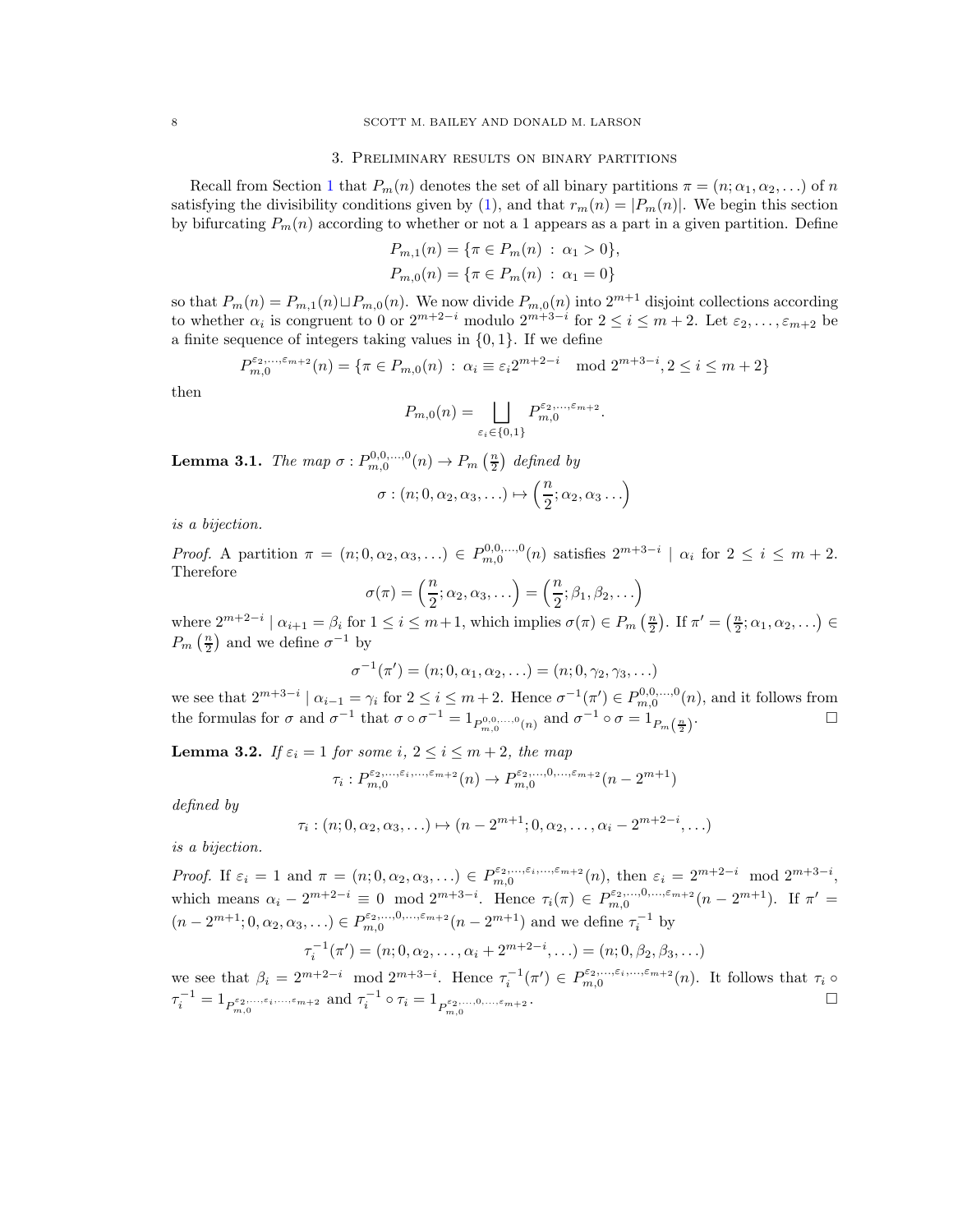<span id="page-8-3"></span>**Lemma 3.3.** The map  $\tau_1$ :  $P_{m,1}(n) \to P_m(n-2^{m+1})$  defined by  $\tau_1$ :  $(n; \alpha_1, \alpha_2, ...) \mapsto (n-1)$  $2^{m+1}; \alpha_1-2^{m+1}, \alpha_2, \alpha_3, \ldots$ ) is a bijection.

*Proof.* Let  $\pi = (n; \alpha_1, \alpha_2, ...) \in P_{m,1}(n)$ . Then  $2^{m+1}\alpha_1 \geq 1$ , which implies  $\alpha_1 \geq 2^{m+1}$ . Hence  $\tau_1(\pi) \in P_m(n-2^{m+1})$ . For  $\pi' = (n-2^{m+1}, \alpha_1, \alpha_2, ...) \in P_m(n-2^{m+1})$ , we may define  $\tau_1^{-1}(\pi') =$  $(n; \alpha_1 + 2^{m+1}, \alpha_2, \alpha_3, \ldots).$ 

<span id="page-8-4"></span><span id="page-8-1"></span>**Lemma 3.4.** Suppose  $\varepsilon_i = 1$  for indices  $2 \le i_1 < i_2 < \cdots < i_k \le m+1$  where  $k \ge 0$ , and  $\varepsilon_i = 0$ for all other i such that  $2 \le i \le m+1$ .

(1) If either  $n \equiv 2^{m+1} \mod 2^{m+2}$  and k is even, or  $n \equiv 0 \mod 2^{m+2}$  and k is odd, then  $P_{m,0}^{\varepsilon_2,\ldots,\varepsilon_{m+2}}(n) = P_{m,0}^{\varepsilon_2,\ldots,\varepsilon_{m+1},1}(n)$ , and the map

$$
\sigma \circ \tau_{i_1} \circ \tau_{i_2} \circ \cdots \circ \tau_{i_k} \circ \tau_{m+2} : P_{m,0}^{\varepsilon_2,\ldots,\varepsilon_{m+2}} \to P_m\left(\frac{n-(k+1)2^{m+1}}{2}\right)
$$

is a bijection.

<span id="page-8-2"></span>(2) If either  $n \equiv 2^{m+1} \mod 2^{m+2}$  and k is odd, or  $n \equiv 0 \mod 2^{m+2}$  and k is even, then  $P_{m,0}^{\varepsilon_2,\ldots,\varepsilon_{m+2}}(n) = P_{m,0}^{\varepsilon_2,\ldots,\varepsilon_{m+1},0}(n)$ , and the map

$$
\sigma \circ \tau_{i_1} \circ \tau_{i_2} \circ \cdots \circ \tau_{i_k} : P_{m,0}^{\varepsilon_2, \ldots, \varepsilon_{m+2}} \to P_m \left( \frac{n - k \cdot 2^{m+1}}{2} \right)
$$

is a bijection.

Proof. Let  $\pi = (n; 0, \alpha_2, \alpha_3, \ldots) \in P_{m,0}^{\varepsilon_2, \ldots, \varepsilon_{m+2}}(n)$ . Since  $n = \sum$  $i \geq 1$  $\alpha_i \cdot 2^{i-1}$ , we have

$$
n \equiv \sum_{i=1}^{m+2} \alpha_i \cdot 2^{i-1} \mod 2^{m+2}.
$$

If  $i \notin \{i_1, \ldots, i_k\}$ , then  $\alpha_i \cdot 2^{i-1} \equiv 0 \mod 2^{m+2}$ , whereas if  $i \in \{i_1, \ldots, i_k\}$ , then  $\alpha_i \cdot 2^{i-1} \equiv 2^{m+1}$ mod  $2^{m+2}$ . This implies  $2^{m+1} \equiv n \equiv \alpha_{i_1} \cdot 2^{i_1-1} + \cdots + \alpha_{i_k} \cdot 2^{i_k-1} + \alpha_{m+2} \cdot 2^{m+1} \equiv k \cdot 2^{m+1} + \alpha_{m+2} \cdot 2^{m+1}$ mod  $2^{m+2}$ . Thus, whether we assume that  $n \equiv 2^{m+1} \mod 2^{m+2}$  and k is even, or that  $n \equiv 0$ mod  $2^{m+2}$  and k is odd, it follows that  $\alpha_{m+2}$  must be odd, i.e.,  $\varepsilon_{m+2}$  must equal 1. An argument similar to the proof of Lemma [3.2](#page-7-1) shows that the map  $\tau_{m+2}: P_{m,0}^{\varepsilon_2,\dots,\varepsilon_{m+1},1}(n) \to P_{m,0}^{\varepsilon_2,\dots,\varepsilon_{m+1},0}(n-1)$  $2^{m+1}$ ) defined by  $\tau_{m+2} : \pi \mapsto (n-2^{m+1}; 0, \alpha_2, \ldots, \alpha_{m+2}-1, \ldots)$  is a bijection. Therefore, by Lemmas [3.1](#page-7-2) and [3.2,](#page-7-1) the map  $\sigma \circ \tau_{i_1} \circ \tau_{i_2} \circ \cdots \circ \tau_{i_k} \circ \tau_{m+2}$  is a bijection between the indicated source and target. This proves [\(1\)](#page-8-1).

Note similarly that either pair of hypotheses in [\(2\)](#page-8-2) forces  $P_{m,0}^{\varepsilon_2,\dots,\varepsilon_{m+2}}(n) = P_{m,0}^{\varepsilon_1,\dots,\varepsilon_{m+1},0}(n)$ . Therefore, by Lemmas [3.1](#page-7-2) and [3.2,](#page-7-1) the map  $\sigma \circ \tau_{i_1} \circ \tau_{i_2} \circ \cdots \circ \tau_{i_k}$  is a bijection between the indicated source and target.  $\Box$ 

4. Proof of Theorem [1.1](#page-0-0)

<span id="page-8-0"></span>In this section we will prove Theorem [1.1.](#page-0-0) It is evident that  $r_m(n) = 0$  if  $2^{m+1} \nmid n$ . Assume  $2^{m+1}$  | *n*. We established in Section [3](#page-7-0) that

$$
P_m(n) = P_{m,1}(n) \sqcup \bigsqcup_{i \in \{0,1\}} P_{m,0}^{\varepsilon_2, \ldots, \varepsilon_{m+2}}.
$$

Lemma [3.3](#page-8-3) implies  $P_{m,1}(n)$  and  $P_m(n-2^{m+1})$  are in bijective correspondence. This contributes  $r_m(n-2^{m+1})$  to the total size of  $P_m(n)$ .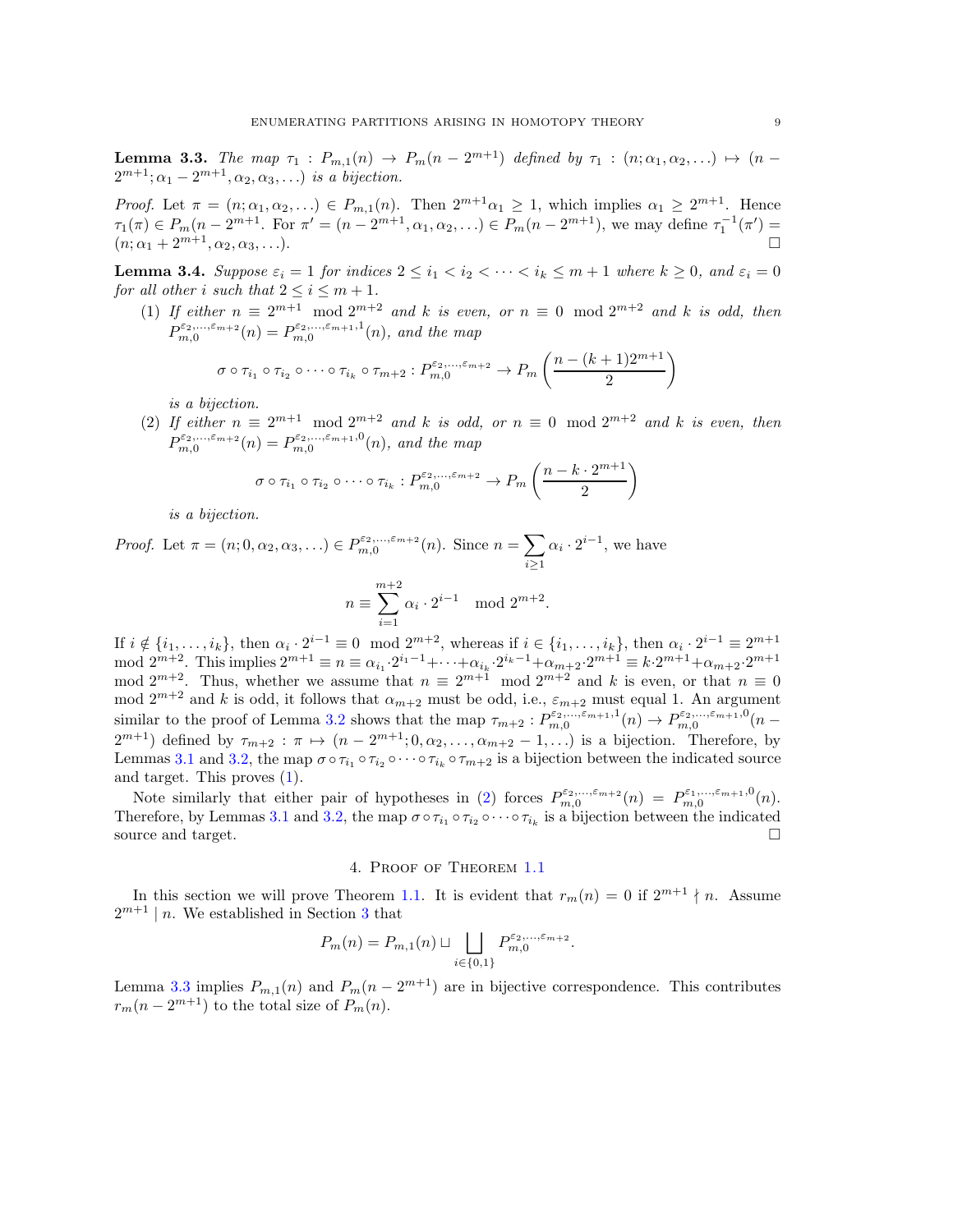It remains to obtain similar correspondences for the  $2^{m+1}$  disjoint sets  $P_{m,0}^{\varepsilon_2,\dots,\varepsilon_{m+2}}(n)$  that comprise  $P_{m,0}(n)$ . To do this, we divide into the two cases corresponding to the formulas given in Theorem [1.1:](#page-0-0)  $n \equiv 2^{m+1} \mod 2^{m+2}$  and  $n \equiv 0 \mod 2^{m+2}$ .

Suppose first that  $n \equiv 2^{m+1} \mod 2^{m+2}$ . If exactly 2j of the  $m-1$  superscripts  $\varepsilon_2, \ldots, \varepsilon_{m+1}$  are equal to 1, where  $0 \le j \le \lfloor m/2 \rfloor$ , Lemma [3.4\(](#page-8-4)[1\)](#page-8-1) implies  $P_{m,0}^{\varepsilon_2,...,\varepsilon_{m+2}}(n)$  and  $P_m((n-(2j+1)2^{m+1})/2)$ are in bijective correspondence. Therefore, each such  $j$  contributes

$$
\binom{m}{2j} r_m \left( \frac{n - (2j+1)2^{m+1}}{2} \right)
$$

to the total size of  $P_m(n)$ . If exactly  $2j + 1$  of the superscripts  $\varepsilon_2, \ldots, \varepsilon_{m+1}$  are equal to 1, where  $0 \le j \le \lfloor (m-1)/2 \rfloor$ , Lemma [3.4](#page-8-4)[\(2\)](#page-8-2) implies  $P_{m,0}^{\varepsilon_2,...,\varepsilon_{m+2}}(n)$  and  $P_m((n-(2j+1)2^{m+1})/2)$  are in bijective correspondence. Therefore, each such  $j$  contributes

$$
\binom{m}{2j+1}r_m\left(\frac{n-(2j+1)2^{m+1}}{2}\right)
$$

to the total size of  $P_m(n)$ . Thus

$$
r_m(n) = r_m(n - 2^{m+1}) + \sum_{j=0}^{\lfloor m/2 \rfloor} \binom{m}{2j} r_m \left( \frac{n - (2j+1)2^{m+1}}{2} \right)
$$
  
+ 
$$
\sum_{j=0}^{\lfloor (m-1)/2 \rfloor} \binom{m}{2j+1} r_m \left( \frac{n - (2j+1)2^{m+1}}{2} \right)
$$
  
= 
$$
r_m(n - 2^{m+1}) + \sum_{j=0}^{\lfloor m/2 \rfloor} \binom{m+1}{2j+1} r_m \left( \frac{n - (2j+1)2^{m+1}}{2} \right)
$$

by Pascal's rule.

Next, suppose  $n \equiv 0 \mod 2^{m+2}$ . If exactly 2j of the superscripts  $\varepsilon_2, \ldots, \varepsilon_{m+1}$  are equal to 1, where  $0 \leq j \leq \lfloor m/2 \rfloor$ , Lemma [3.4\(](#page-8-4)[2\)](#page-8-2) implies  $P_{0,m}^{\varepsilon_2,\ldots,\varepsilon_{m+2}}(n)$  and  $P_m((n-2j\cdot2^{m+1})/2)$  are in bijective correspondence. Therefore, each such  $j$  contributes

$$
\binom{m}{2j}r_m\left(\frac{n-2j\cdot 2^{m+1}}{2}\right)
$$

to the total size of  $P_m(n)$ . If exactly  $2j-1$  of the superscripts  $\varepsilon_2, \ldots, \varepsilon_{m+1}$  are equal to 1, where  $0 < j \leq \lfloor (m+1)/2 \rfloor$  $0 < j \leq \lfloor (m+1)/2 \rfloor$  $0 < j \leq \lfloor (m+1)/2 \rfloor$ , Lemma [3.4\(](#page-8-4)1) implies  $P_{0,m}^{\varepsilon_2,...,\varepsilon_{m+2}}(n)$  and  $P_m((n-2j \cdot 2^{m+1})/2)$  are in bijective correspondence. Therefore, each such  $j$  contributes

$$
\binom{m}{2j-1}r_m\left(\frac{n-2j\cdot 2^{m+1}}{2}\right)
$$

to the total size of  $P_m(n)$ . Thus

$$
r_m(n) = r_m(n - 2^{m+1}) + \sum_{j=0}^{\lfloor m/2 \rfloor} \binom{m}{2j} r_m \left( \frac{n - 2j \cdot 2^{m+1}}{2} \right) + \sum_{j=1}^{\lfloor (m+1)/2 \rfloor} \binom{m}{2j-1} r_m \left( \frac{n - 2j \cdot 2^{m+1}}{2} \right)
$$
  
= 
$$
r_m(n - 2^{m+1}) + \sum_{j=0}^{\lfloor (m+1)/2 \rfloor} \binom{m+1}{2j} r_m \left( \frac{n - 2j \cdot 2^{m+1}}{2} \right)
$$

by Pascal's rule.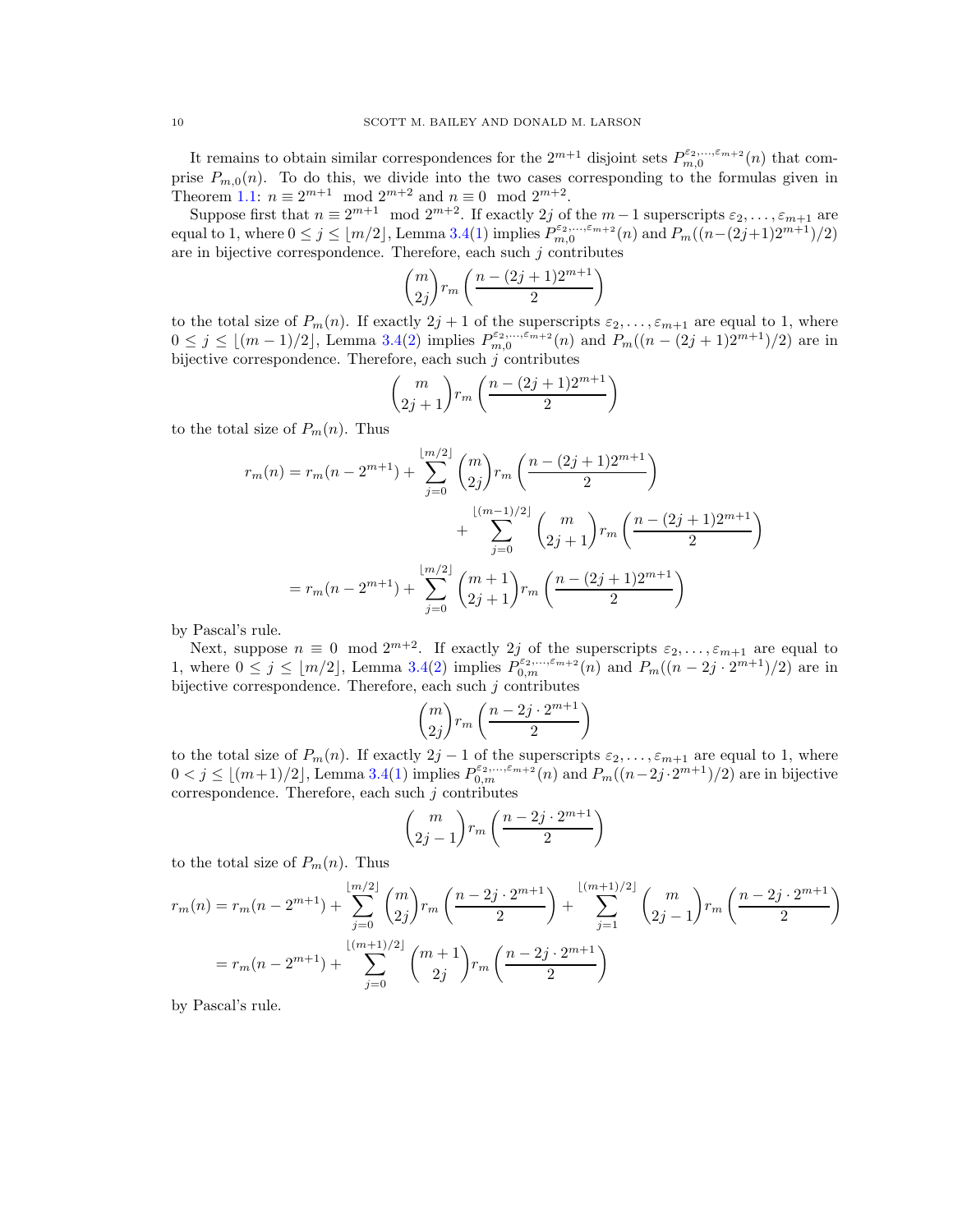# 5. Proof of Theorem [1.2](#page-1-1)

<span id="page-10-0"></span>In this section, we show that  $r_m(n)$  is a sequence of partial sums of  $r_{m-1}(n)$  for  $m \geq 0$ . It will be convenient to have the following lemma, which identifies two special cases of Theorem [1.1.](#page-0-0)

<span id="page-10-1"></span>Lemma 5.1. For  $m \ge 0$ ,  $r_{m-1}(2^m) = m + 1$  and  $r_{m-1}(2^{m+1}) = 2m + 2 + {m \choose 2}$ .

Let  $S_m(n) =$  $n/$  $\sum$  $2^{m+1}$  $_{k=0}$  $r_{m-1}(2^m k)$ . Then  $S_m(0) = r_m(0) = 1$ . It therefore suffices to show that

 $S_m(n)$  obeys the recursive formula for  $r_m(n)$  given in Theorem [1.1.](#page-0-0)

Suppose  $n \equiv 2^{m+1} \mod 2^{m+2}$ . Let  $n = 2^{m+2}n' + 2^{m+1}$ . We shall use induction on n'. The base case  $n' = 0$  holds since, by Lemma [5.1,](#page-10-1)

$$
S_m(2^{m+1}) = \sum_{k=0}^{1} r_{m-1}(2^m k) = r_{m-1}(0) + r_{m-1}(2^m) = 1 + m + 1 = m + 2
$$

while

$$
S_m(2^{m+1} - 2^{m+1}) + \sum_{j=0}^{\lfloor m/2 \rfloor} \binom{m+1}{2j+1} S_m\left(\frac{2^{m+1} - (2j+1)2^{m+1}}{2}\right) = (m+2)S_m(0) = m+2.
$$

Assume that, for a fixed  $n' \geq 0$ ,

$$
S_m(2^{m+2}n'+2^{m+1})=S_m(2^{m+2}n')+\sum_{j=0}^{\lfloor m/2\rfloor} \binom{m+1}{2j+1}S_m\left(\frac{2^{m+2}n'+2^{m+1}-(2j+1)2^{m+1}}{2}\right).
$$

Then

$$
S_m(2^{m+2}(n'+1)+2^{m+1}) = \sum_{k=0}^{2n'+3} r_{m-1}(2^m k)
$$
  
= 
$$
\underbrace{S_m(2^{m+2}n'+2^{m+1})}_{A} + \underbrace{r_{m-1}(2^m(2n'+2))}_{B} + \underbrace{r_{m-1}(2^m(2n'+3))}_{C}.
$$

We know an expression for A by hypothesis. By Theorem [1.1,](#page-0-0)

$$
B = r_{m-1}(2^m(2n'+2) - 2^m) + \sum_{j=0}^{\lfloor m/2 \rfloor} {m \choose 2j} r_{m-1} \left( \frac{2^m(2n'+2) - 2j \cdot 2^m}{2} \right)
$$
  
= 
$$
r_{m-1}(2^m(2n'+1)) + \sum_{j=0}^{\lfloor m/2 \rfloor} {m \choose 2j} r_{m-1}(2^m(n'-j+1))
$$

and

$$
C = r_{m-1}(2^{m}(2n'+3) - 2^{m}) + \sum_{j=0}^{\lfloor (m-1)/2 \rfloor} {m \choose 2j+1} r_{m-1} \left( \frac{2^{m}(2n'+3) - (2j+1)2^{m}}{2} \right)
$$
  
= 
$$
r_{m-1}(2^{m}(2n'+2)) + \sum_{j=0}^{\lfloor (m-1)/2 \rfloor} {m \choose 2j+1} r_{m-1}(2^{m}(n'-j+1)),
$$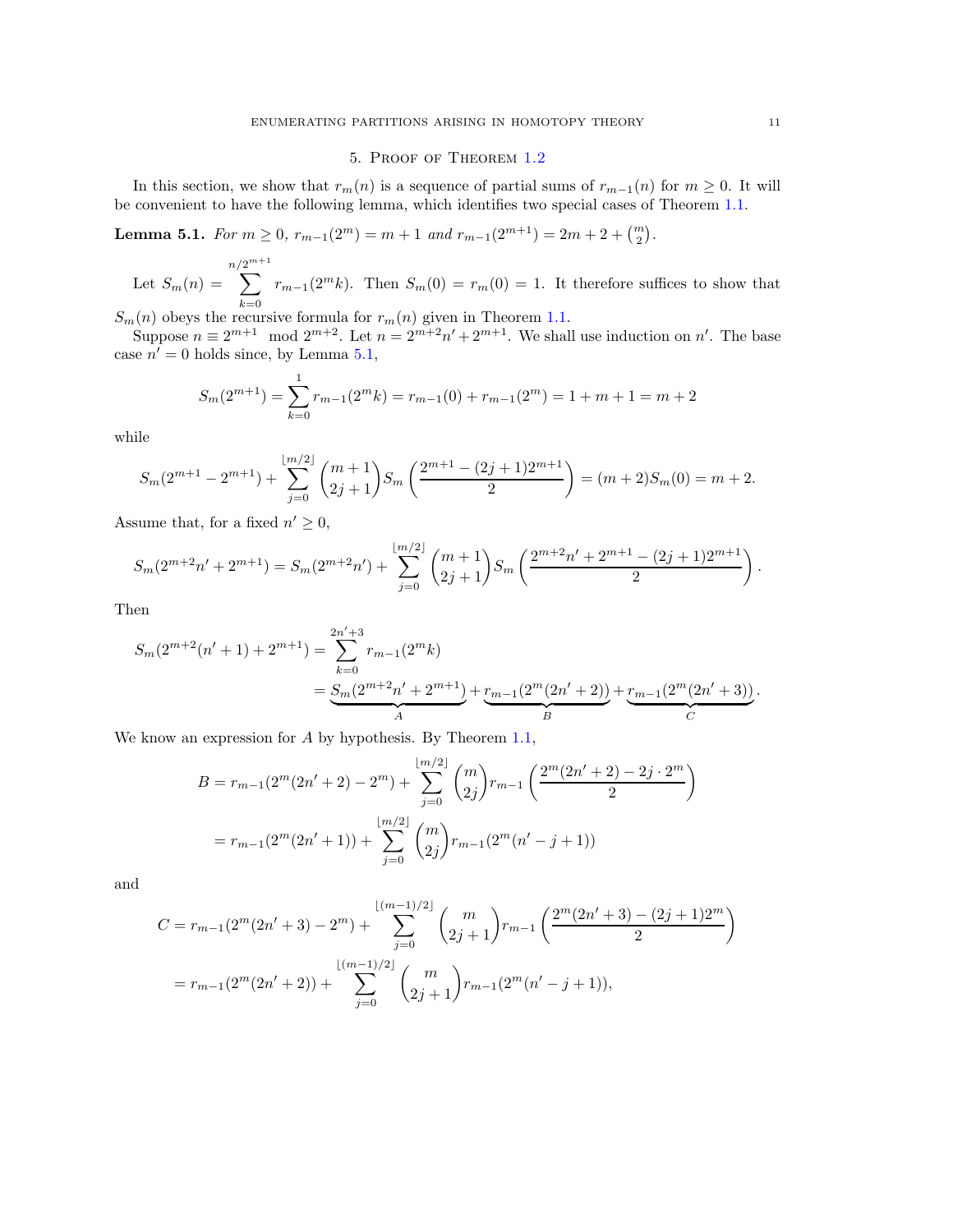which implies

$$
B + C = \sum_{k=2n'+1}^{2n'+2} r_{m-1}(2^m k) + \sum_{j=0}^{\lfloor m/2 \rfloor} \left( \binom{m}{2j} + \binom{m}{2j+1} \right) r_m(2^m (n'-j+1))
$$
  
= 
$$
\sum_{k=2n'+1}^{2n'+2} r_{m-1}(2^m k) + \sum_{j=0}^{\lfloor m/2 \rfloor} \binom{m+1}{2j+1} r_m(2^m (n'-j+1)).
$$

It follows from the induction hypothesis that

$$
S_m(2^{m+2}(n'+1)+2^{m+1}) = A + B + C
$$
  
=  $S_m(2^{m+2}n'+2^{m+2}) + \sum_{j=0}^{\lfloor m/2 \rfloor} {m+1 \choose 2j+1} S_m(2^{m+1}(n'-j+1))$   
=  $S_m(2^{m+2}(n'+1)) + \sum_{j=0}^{\lfloor m/2 \rfloor} {m+1 \choose 2j+1} S_m\left(\frac{2^{m+2}(n'+1)+2^{m+1}-(2j+1)2^{m+1}}{2}\right).$ 

Next, suppose  $n \equiv 0 \mod 2^{m+2}$ . Let  $n = 2^{m+2}n'$ . We shall use induction on n'. The base case  $n' = 1$  holds since, by Lemma [5.1,](#page-10-1)

$$
S_m(2^{m+2}) = \sum_{k=0}^{2} r_{m-1}(2^m k) = r_{m-1}(0) + r_{m-1}(2^m) + r_{m-1}(2^{m+1}) = 3m + 4 + \binom{m}{2}
$$

while

$$
S_m(2^{m+2} - 2^{m+1}) + \sum_{j=0}^{\lfloor (m+1)/2 \rfloor} {m+1 \choose 2j} S_m\left(\frac{2^{m+2} - 2j \cdot 2^{m+1}}{2}\right)
$$
  
=  $S_m(2^{m+1}) + \sum_{j=0}^{\lfloor (m+1)/2 \rfloor} {m+1 \choose 2j} S_m(2^{m+1}(1-j))$   
=  $2S_m(2^{m+1}) + {m+1 \choose 2} S_m(0)$   
=  $2(r_{m-1}(0) + r_{m-1}(2^m)) + {m+1 \choose 2}$   
=  $2m + 4 + {m+1 \choose 2} = 3m + 4 + {m \choose 2}.$ 

Assume that, for a fixed  $n' \geq 1$ ,

$$
S_m(2^{m+2}n') = S_m(2^{m+2}n' - 2^{m+1}) + \sum_{j=0}^{\lfloor (m+1)/2 \rfloor} {m+1 \choose 2j} S_m\left(\frac{2^{m+2}n' - 2j \cdot 2^{m+1}}{2}\right).
$$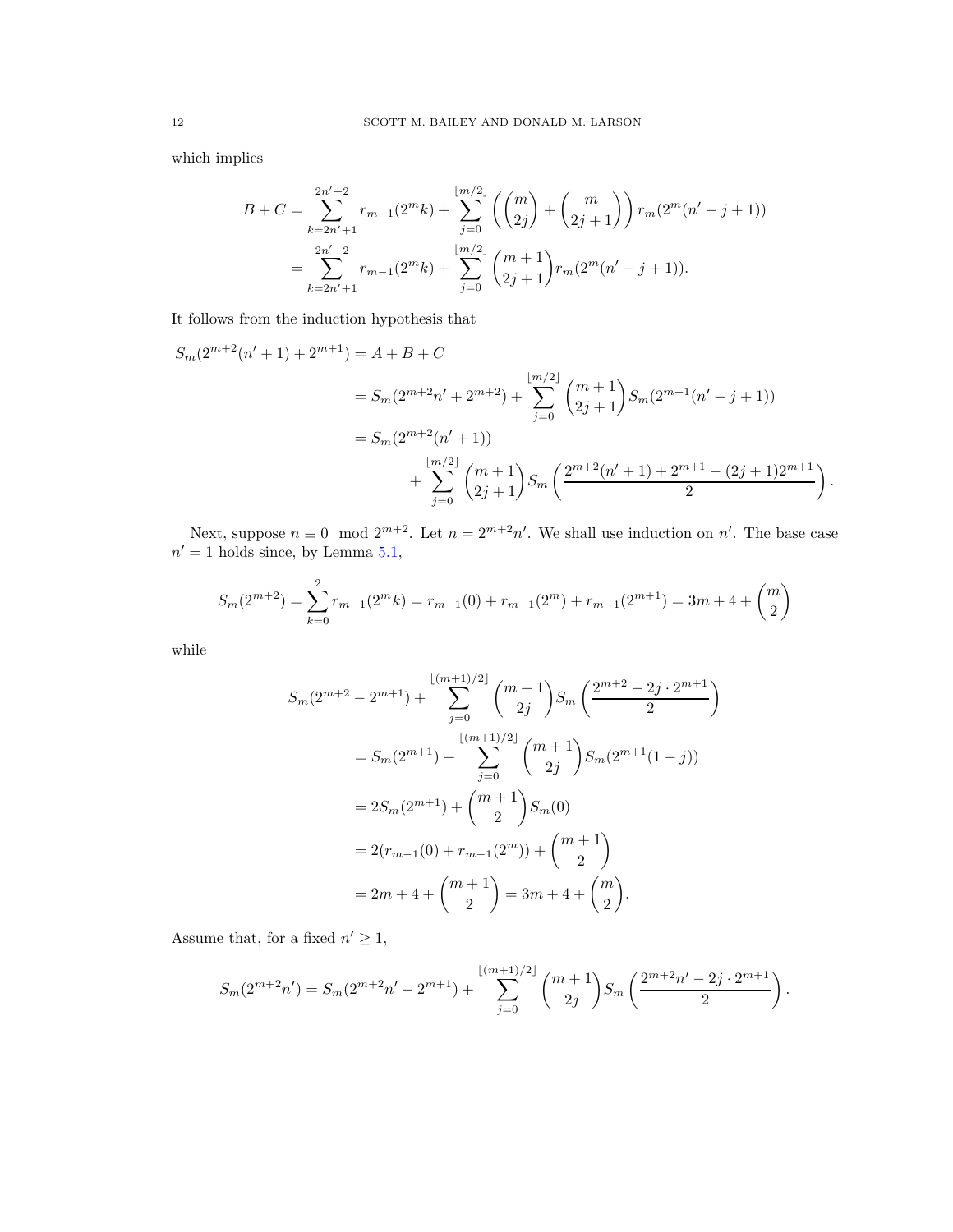Then

$$
S_m(2^{m+2}(n'+1)) = \sum_{k=0}^{2n'+2} r_{m-1}(2^m k)
$$
  
= 
$$
\underbrace{S_m(2^{m+2}n')}_{A} + \underbrace{r_{m-1}(2^m(2n'+1))}_{B} + \underbrace{r_{m-1}(2^m(2n'+2))}_{C}.
$$

We know an expression for A by hypothesis. By Theorem [1.1,](#page-0-0)

$$
B = r_{m-1}(2^{m}(2n'+1) - 2^{m}) + \sum_{j=0}^{\lfloor (m-1)/2 \rfloor} {m \choose 2j+1} r_{m-1} \left( \frac{2^{m}(2n'+1) - (2j+1)2^{m}}{2} \right)
$$
  
= 
$$
r_{m-1}(2^{m}(2n')) + \sum_{j=0}^{\lfloor (m-1)/2 \rfloor} {m \choose 2j+1} r_{m-1}(2^{m}(n'-j))
$$

and

$$
C = r_{m-1}(2^m(2n'+2) - 2^m) + \sum_{j=0}^{\lfloor m/2 \rfloor} \binom{m}{2j} r_{m-1} \left( \frac{2^m(2n'+2) - 2j \cdot 2^m}{2} \right)
$$
  
= 
$$
r_{m-1}(2^m(2n'+1)) + \sum_{j=0}^{\lfloor m/2 \rfloor} \binom{m}{2j} r_{m-1}(2^m(n'-j+1)).
$$

After a change of indexing variable in the sum appearing in  $B$ , we obtain

$$
B + C = \sum_{k=2n'}^{2n'+1} r_{m-1}(2^m k) + \sum_{j=0}^{\lfloor (m+1)/2 \rfloor} \left( \binom{m}{2j-1} + \binom{m}{2j} \right) r_{m-1}(2^m (n'-j+1))
$$
  
= 
$$
\sum_{k=2n'}^{2n'+1} r_{m-1}(2^m k) + \sum_{j=0}^{\lfloor (m+1)/2 \rfloor} \binom{m+1}{2j} r_{m-1}(2^m (n'-j+1)).
$$

It follows from the induction hypothesis that

$$
S_m(2^{m+2}(n'+1)) = A + B + C
$$
  
=  $S_m(2^{m+2}n' + 2^{m+1}) + \sum_{j=0}^{\lfloor (m+1)/2 \rfloor} {m+1 \choose 2j} S_m(2^{m+1}(n-j+1))$   
=  $S_m(2^{m+2}(n'+1) - 2^{m+1}) + \sum_{j=0}^{\lfloor (m+1)/2 \rfloor} {m+1 \choose 2j} S_m\left(\frac{2^{m+2}(n'+1) - 2j \cdot 2^{m+1}}{2}\right).$ 

This concludes the proof of Theorem [1.2.](#page-1-1)

### **REFERENCES**

- <span id="page-12-0"></span>[AP76] J. F. Adams and S. B. Priddy. Uniqueness of BSO. Math. Proc. Cambridge Philos. Soc., 80(3):475–509, 1976.
- <span id="page-12-2"></span>[Bai10] Scott M. Bailey. On the spectrum bo ∧ tmf. J. Pure Appl. Algebra, 214(4):392–401, 2010.
- <span id="page-12-1"></span>[BBB+20] A. Beaudry, M. Behrens, P. Bhattacharya, D. Culver, and Z. Xu. On the E2-term of the bo-Adams spectral sequence. J. Topol., 13(1):356–415, 2020.